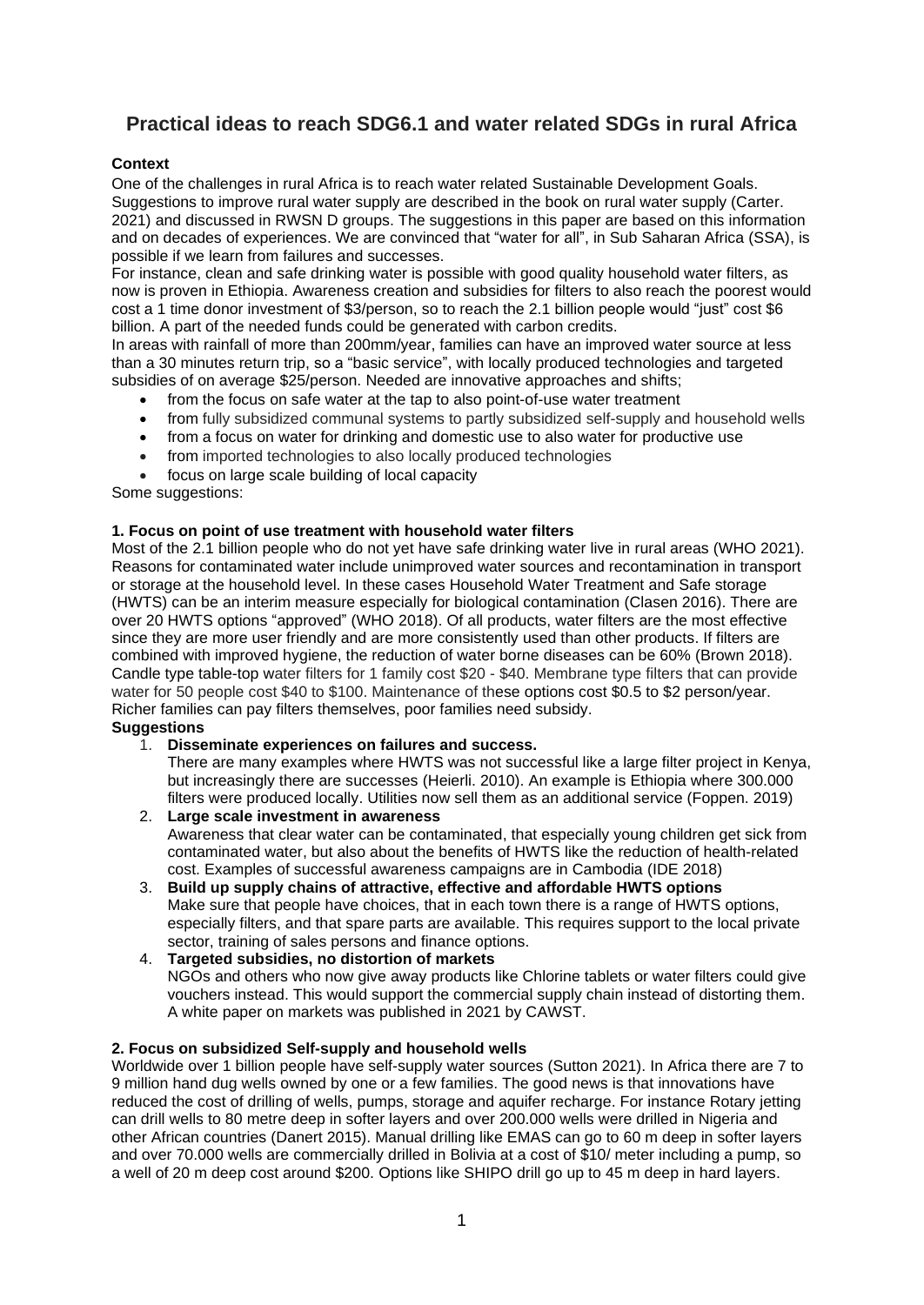With options like a \$20 Tube recharge, yearly 100 cubic meters of rainwater can be recharged in the upper aquifer so prevent family wells from running dry. Locally produced Pitcher, EMAS and rope pumps cost \$50 to \$120. New small solar pumps with yields of 1 to 5m3/day for households and small scale irrigation become available at cost of \$150-\$500.

Innovative options are known in one country but unknown in others.

# **Suggestions**

- 1. Support a South-South knowledge exchange on lower cost technologies fit for self-supply.
- 2. Upgrade existing hand dug wells to an improved water source, for instance with a well cover, a low-cost hand pump or solar pump. To guarantee safe water use a household water filter.
- 3. Create show case areas with functioning systems to create demand for wells, pumps, tanks.

#### **3. Focus on water for productive use**

Almost all farm families in the USA and Europe had their own well with a hand pump.

With economic development they bought an electric or engine pump, so climbed "the water ladder". The same can happen in developing countries. An example from Nicaragua:

Around 1995 the locally produced rope pump became a national standard hand pump and some 20.000 were installed in communities and by 2003 provided 27% of the rural water supply. Another 50.000 rope pumps were installed at families. Richer families/ farmers paid 100% (full self-supply). Poor families got a pump as donation from a NGO with the condition that they invested in the well (supported self-supply). 20 Years later many families who had a rope pump now have piped water or an electric pump. A survey of 4600 families indicated that a rope pump at premises increased family incomes by an average of \$225/ year (Alberts. 2003). The impact of all family pumps in the last 20 years has been over \$100 million so a huge economic impact. The aid to start this development (training local workshops in production, subsidies for poor families) was around \$7million. This is a return of investment is a factor 15, so a good aid investment. Another example is Niger where thousands of irrigation wells were drilled by hand or with jetting at cost of \$100-\$400. (Danert. 2006) A recent study indicated that women in SSA together spend 40 billion hours per year to collect water. With a well at or near the house, women would save time. Another advantage of family wells is the maintenance. Experience in Zambia and other countries indicate that over 90% of family owned pumps are functioning. Reasons are clear ownership, convenience but also increased food production and income. Experiences also indicate that families with a well share water with an average of 50 other people, so "family owned pumps serve small communities" (Jacana SMART Centre 2022). In short, water at or near premises is key to rural development.

Richer families can pay themselves, poor families need support of \$15 to \$35/person.

# **Suggestions**

- Build supply chains of affordable water technologies
- Train drillers, pump producers in technical skills; train entrepreneurs in business skills. .
- Create show case areas.
- Support poor families. For instance, if they dig/drill the well, they receive a pump

# **4. Focus on local production of WASH technologies**

The perception is that reaching SDG6.1 in SSA and in sparsely populated rural areas is expensive. In general this is right. Providing water for a community of 50 people with a machine drilled borehole and an imported hand pump cost in range of \$2000 - \$6000 so \$40 - \$120/person (Sutton. 2021). However in many areas cost can reduce by using the shallow (upper) aquifer, small diameter casings and locally produced drill sets and pumps. Cost of tube wells of 20 to 60 m deep including a pump can range from \$400 to \$1200, so significantly reduce the per capita cost.

# **Suggestions**

- 1. Where possible produce water technologies locally. Besides lower cost, advantages include less import so less foreign currency needed, spare parts and skills locally available and creation of employment in production and installation.
- 2. There is a range of (new) lower cost technologies that are fit for families and small communities, for instance technologies as promoted by SMART Centres. In areas with rainfall of 200 mm/year or more these technologies can provide **basic water service** at an investment cost (CAPEX) of \$15 to \$35/person.

# **5. Invest in the 3 Ts (Training, T…. T…)**

At the Stockholm water week in 2018 it was mentioned that to reach SDG6, 3 million practitioners would be needed. To train all these people would require a "Marshall plan" type of capacity building. There is a lack of engineers who can design new water systems, control the quality of drilling companies, maintain pumps. There is a lack of people who are aware of the (new) manual drilling